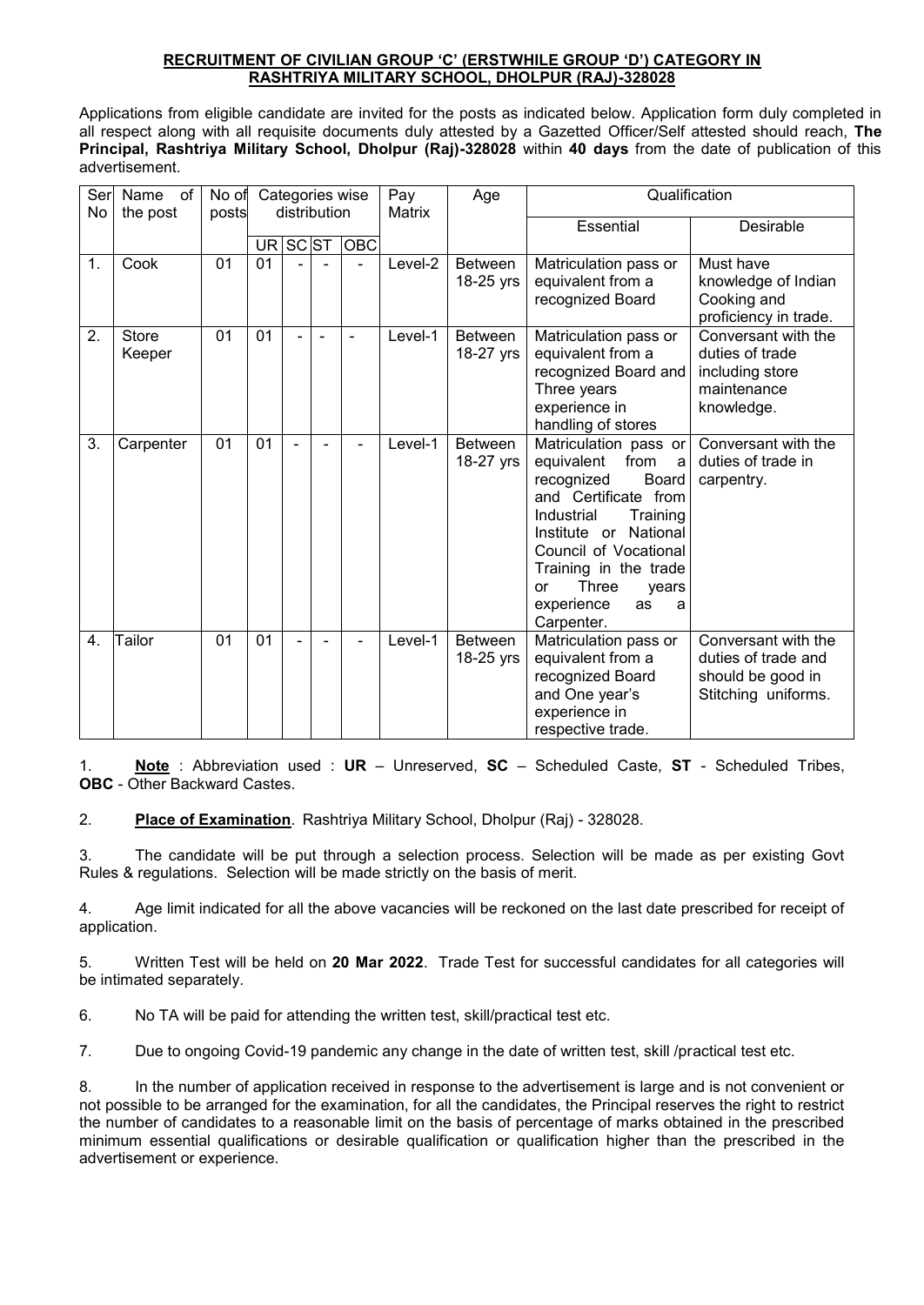| Ser | <b>Important instruction</b>                                                                                    |
|-----|-----------------------------------------------------------------------------------------------------------------|
| No  |                                                                                                                 |
| (a) | Closing date for receiving of application will be 40 days from the date of publication of the<br>advertisement. |
| (b) | Rashtriya Military School, Dholpur will not be responsible for any postal delay or failure.                     |
| (c) | Persons working in Central /State Govt/PSU must apply through proper channel along with                         |
|     | the certificate from their establishment that no disciplinary action is contemplated/pending                    |
|     | against them and that they have no objection in releasing them in case of selection.                            |
| (d) | New entrants to government service, entering on or after 01 Jan 2004 are governed by the                        |
|     | New Defined Contribution Pension Scheme (Known as New Pension Scheme).                                          |
| (e) | Principal reserves the right to change the number of vacancies if necessary.                                    |
| (f) | If the number of applications received in response to the advertisement is large and it will not                |
|     | be convenient or possible to arrange examination for all the candidates. The Principal,                         |
|     | reserves the right to restrict the number of candidates to reasonable limits on the basis of                    |
|     | either percentage of marks obtained in the prescribed minimum essential qualifications or                       |
|     | desirable qualifications or qualification higher than the minimum prescribed in the                             |
|     | advertisement or experience.                                                                                    |
| (g) |                                                                                                                 |
|     | top of the envelop and category in Capital letters. The reserved category candidate should                      |
|     | also write their category on the left hand corner of the envelope.                                              |
| (h) | OBC candidate applying for the post under OBC category should give certificate as per                           |
|     | Appendix-II.                                                                                                    |
| (j) | ESM candidate applying for the post under ESM category should give certificate as per<br>Appendix-III.          |
| (k) | Incomplete or unsigned application and without Left/Right Thumb Impression or application                       |
|     | not accompanied by attested copies of certificate or application received at Rashtriya Military                 |
|     | School, Dholpur after the last date of receipt of application without additional photographs                    |
|     | duly self attested will be summarily rejected and no correspondence in this regard will be                      |
|     | entertained.                                                                                                    |
| (1) | The application can be filled by the candidates either in English/Hindi.                                        |
| (m) | On final selection, the candidates will be liable for All India Service Liabilities.                            |
| (n) | No boarding or lodging/expenses on travelling for any post will be provided. Candidate must                     |
|     | make their own arrangements.                                                                                    |
| (0) | Applications will be accepted only through Registered Post or Speed Post. The application                       |
|     | should be addressed to "The Principal, Rashtriya Military School, Dholpur (Raj)-328028".                        |
| (p) | One 12x18 cm self addressed envelope affixed with Rs 30/- postage stamp with three self                         |
|     | attested recent passport size photographs (not more than three months old) should be                            |
|     | attached along with the application form.                                                                       |
| (q) | Usage of unfair means during the exam will considered as misconduct and will lead to                            |
|     | disqualification of the candidature.                                                                            |

10. **Scheme of Examination.** The selection will be made strictly on the basis of merit. The selection process will comprise of written test and skill test wherever necessary. Final merit will be decided on the basis of marks obtained in the written test and skill tests wherever applicable. The number of candidates may be restricted to 10 times of number of vacancies. Separate marks will be allotted in written, practical/physical/skill tests in the ratio of 80:20. Practical/physical/skill tests will be conducted at the final stage by the RMS, Dholpur (Raj).

| Paper     | <b>Subject</b>                                                          | No of<br><b>Questions</b> | <b>Marks</b> | <b>Duration of</b><br><b>Examination</b> |
|-----------|-------------------------------------------------------------------------|---------------------------|--------------|------------------------------------------|
| Paper-I   | Intelligence & Reasoning<br>General<br>(Objective Multiple Choice Type) | 25                        | 25           |                                          |
| Paper-II  | (Objective<br>General<br>Awareness<br>Multiple Choice Type)             | 50                        | 50           | 2 Hours                                  |
| Paper-III | General English (Objective Multiple<br>Choice Type)                     | 50                        | 50           |                                          |
| Paper-IV  | <b>Numerical</b><br>(Objective<br>Aptitude<br>Multiple Choice Type)     | 25                        | 25           |                                          |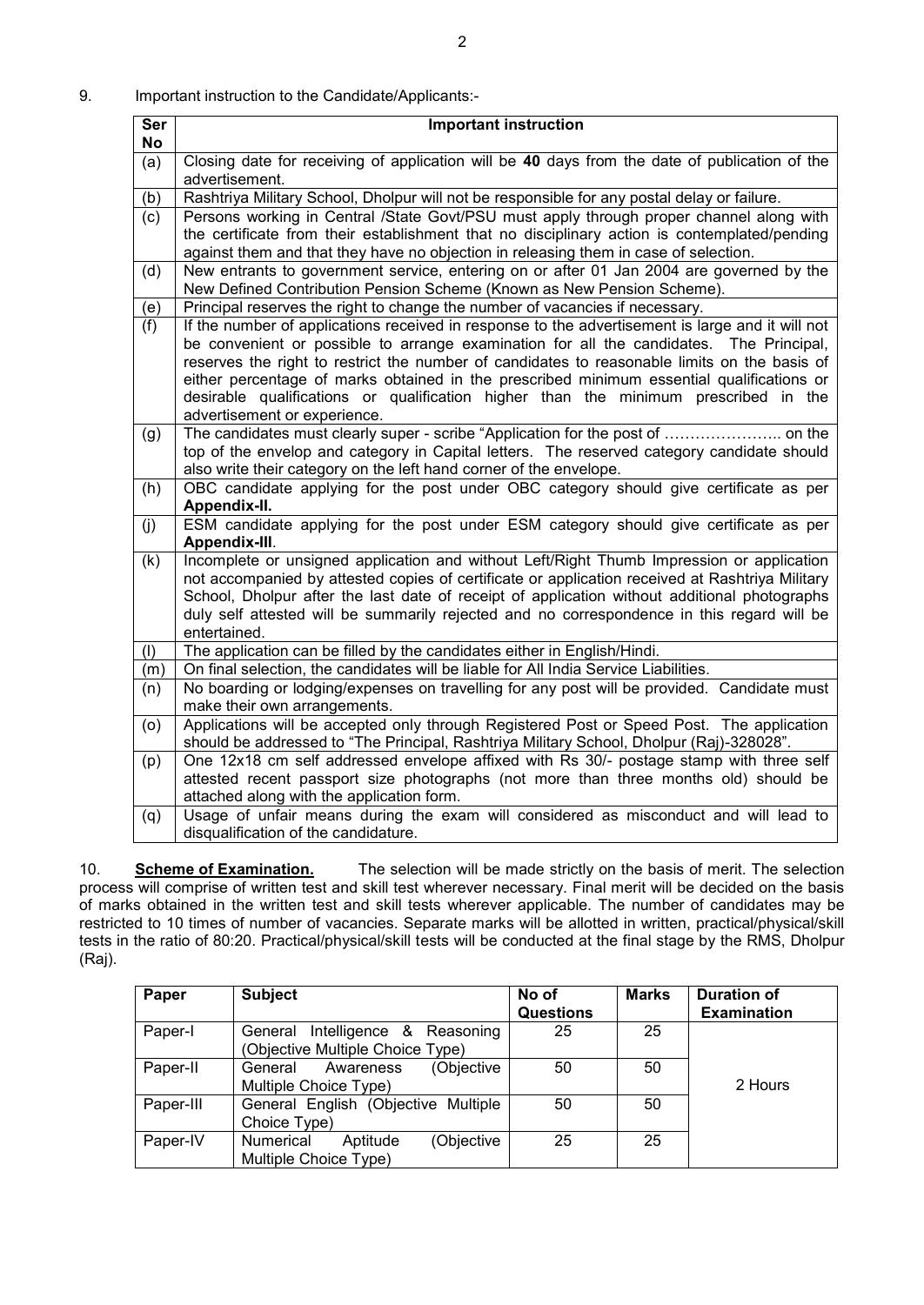11. The question papers of Written Test will be bilingual i.e. English and Hindi. However, the questions on the portion of English Language subject will be in English only.

## **Syllabus for Examination**

12. **General Intelligence**. The question will be of 10<sup>th</sup> standard and would include questions of non-verbal type. The test may include questions on analogies, similarities and differences, space visualization, problem solving, analysis, judgment, decision making visual memory, discrimination, observation, relationship concepts, figure classification, arithmetical number series, non-verbal series. The test will also include questions designed to test the candidates' abilities to deal with abstract ideas and symbols and their relationship, arithmetical computation and other analytical functions.

13. **General Awareness**. The questions will be of 10<sup>th</sup> standard. The questions will be designed to test the ability of candidate's general awareness of the environment around him/her and its application to society. Questions will also be designed to test knowledge of current events and everyday observations. The test will also include questions relating to India and its neighboring countries especially pertaining to Sports, History, Culture, Geography, Economics, General Polity including Indian Constitution, and Scientific Research etc. These questions will be such that, they do not require a special study of any discipline.

14. **Numerical Aptitude**. This paper will include questions on problems relating to Number systems, Computation of Whole Numbers, Decimals and Fractions and relationship between Numbers, Fundamental Arithmetical Operations, Percentages, Ratio and Proportion, Averages, Interest, Profit and Loss, Discount, use of Table and Graphs, Mensuration, Time and Distance, Ratio and Time, Time and Work etc.

15. **English Language**. The question will be of 10<sup>th</sup> standard. Candidate's understanding the Basics of English Language, its vocabulary, grammar, sentence structure, synonyms, antonyms and its correct usage, etc, his/her writing ability would be tested.

16. **Fees**. Crossed Indian Postal Order (IPO) of value of **Rs 100/- (Rupees Hundred only)** in favour of the Principal, Rashtriya Military School, Dholpur (Raj)-328028 must be attached with application form. Candidates belonging to SC/ST/OBC/PH and Ex-serviceman are exempted from application fee. The Postal Order should be issued on or after the date of publication of the advertisement. The application fee is nonrefundable.

17. The crucial date for determining the age limit will be the closing date for receipt of application from the candidate be **40 days** from the date of publication and **47 days** for candidates in Assam, Meghalaya, Arunachal Pradesh, Mizoram, Nagaland, Tripura, Sikkim, Ladak sub-division of Jammu and Kashmir State, Lahul and Spiti District of Pangi Sub-division of Himanchal Pradesh, Andaman and Nikobar Islands and Lakshadweep from the date of publication of the advertisement in Employment News.

18. Principal, Rashtriya Military School, Dholpur (Raj)-328028 will not be responsible for any injury which may occur during the written/physical/Trade test.

19. Important instructions, Scheme of examination, Syllabus for examination, Performa of application, declaration of OBC candidates only and form of undertaking to be given by ESM candidates applying for civil posts for all posts are uploaded in school website [www.rashtriyamilitaryschools.edu.in.](http://www.rashtriyamilitaryschools.edu.in/)

### 20. **Relaxation for age limit**.

(a) The upper age limit relaxable for Govt servant and ex-servicemen candidates as per existing Govt rules in this regard.

- (b) For SC/ST candidates five years.
- (c) For OBC candidates three years (on production on non creamy layer certificate).
- (d) For PH candidates ten years.

**Note :–** SC/ST/OBC candidate applying against unreserved post will not be given age and other concessions applicable for SC/ST/OBC.

21. All precautionary measures with respect of **COVID-19** as per Govt Orders must be followed by all candidates. Candidate should be in possession of mask and hand sanitizer.

Station : Dholpur

Dated : 17 Jan 2022 (Principal)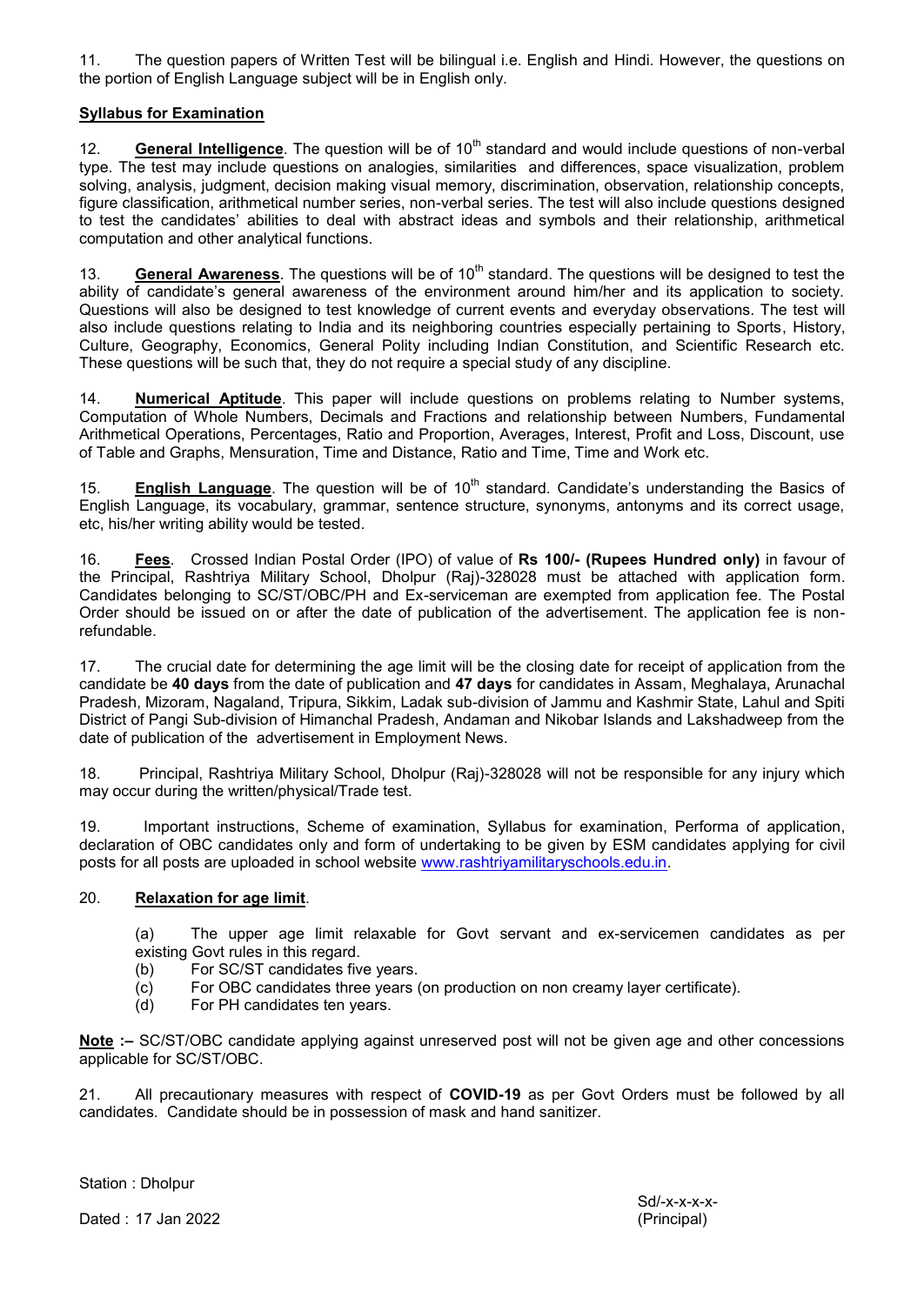#### **PROFORMA FOR APPLICATION**

|       |                                                                                                                                                                                                                                                                                  | Application for the post of the contract of the state of the state of the state of the state of the state of the state of the state of the state of the state of the state of the state of the state of the state of the state                                                                                                                                                            |                                                          |                                                               |                                                                                                                                                                                                                                |  |                            |         |  |
|-------|----------------------------------------------------------------------------------------------------------------------------------------------------------------------------------------------------------------------------------------------------------------------------------|-------------------------------------------------------------------------------------------------------------------------------------------------------------------------------------------------------------------------------------------------------------------------------------------------------------------------------------------------------------------------------------------|----------------------------------------------------------|---------------------------------------------------------------|--------------------------------------------------------------------------------------------------------------------------------------------------------------------------------------------------------------------------------|--|----------------------------|---------|--|
|       |                                                                                                                                                                                                                                                                                  | Ref: Newspaper Employment News Advertisement No __________ Dated ___________.                                                                                                                                                                                                                                                                                                             |                                                          |                                                               |                                                                                                                                                                                                                                |  |                            |         |  |
| To    | The Principal<br>Rashtriya Military School<br>Dholpur (Raj) 328028                                                                                                                                                                                                               |                                                                                                                                                                                                                                                                                                                                                                                           |                                                          |                                                               |                                                                                                                                                                                                                                |  |                            |         |  |
| 1.    | Full Name (in Block letters)<br><u> 1989 - Johann Barbara, margaret eta idazlearia (h. 1989).</u><br>(As written in SSC Certificate)                                                                                                                                             |                                                                                                                                                                                                                                                                                                                                                                                           |                                                          |                                                               |                                                                                                                                                                                                                                |  |                            |         |  |
| 2.    |                                                                                                                                                                                                                                                                                  |                                                                                                                                                                                                                                                                                                                                                                                           |                                                          |                                                               |                                                                                                                                                                                                                                |  |                            |         |  |
| 3.    | Date of Birth (as per School Certificate)<br>$\ddot{\cdot}$ . The contract of the contract of the contract of the contract of the contract of the contract of the contract of the contract of the contract of the contract of the contract of the contract of the contract of th |                                                                                                                                                                                                                                                                                                                                                                                           |                                                          |                                                               |                                                                                                                                                                                                                                |  |                            |         |  |
| 4.    |                                                                                                                                                                                                                                                                                  | Age as on last date of receipt of application : ______Years ________months ______days.                                                                                                                                                                                                                                                                                                    |                                                          |                                                               |                                                                                                                                                                                                                                |  |                            |         |  |
| 5.    |                                                                                                                                                                                                                                                                                  | Write category to which you belong (SC/ST/OBC/ESM) : (enclose certificate on prescribed format)                                                                                                                                                                                                                                                                                           |                                                          |                                                               |                                                                                                                                                                                                                                |  |                            |         |  |
| 6.    |                                                                                                                                                                                                                                                                                  | Whether ex-serviceman, if yes, give details : __________________________________                                                                                                                                                                                                                                                                                                          |                                                          |                                                               |                                                                                                                                                                                                                                |  |                            |         |  |
| 7.    | i.e. length of service along with discharge cert.<br>Whether Physically Handicapped<br>(also indicate the type of disability)                                                                                                                                                    |                                                                                                                                                                                                                                                                                                                                                                                           |                                                          |                                                               |                                                                                                                                                                                                                                |  |                            |         |  |
| 8.    | Nationality                                                                                                                                                                                                                                                                      |                                                                                                                                                                                                                                                                                                                                                                                           |                                                          | <u> 2000 - Jan Barat, margaret eta biztanleria (h. 1888).</u> |                                                                                                                                                                                                                                |  |                            |         |  |
| 9.    | Religion                                                                                                                                                                                                                                                                         |                                                                                                                                                                                                                                                                                                                                                                                           |                                                          |                                                               |                                                                                                                                                                                                                                |  |                            |         |  |
| 10.   |                                                                                                                                                                                                                                                                                  | Address and Pin Code in full for communication with nearest Railway Station:                                                                                                                                                                                                                                                                                                              |                                                          |                                                               |                                                                                                                                                                                                                                |  |                            |         |  |
|       |                                                                                                                                                                                                                                                                                  |                                                                                                                                                                                                                                                                                                                                                                                           |                                                          |                                                               |                                                                                                                                                                                                                                |  |                            |         |  |
|       |                                                                                                                                                                                                                                                                                  |                                                                                                                                                                                                                                                                                                                                                                                           |                                                          |                                                               |                                                                                                                                                                                                                                |  |                            |         |  |
|       |                                                                                                                                                                                                                                                                                  |                                                                                                                                                                                                                                                                                                                                                                                           |                                                          |                                                               |                                                                                                                                                                                                                                |  |                            |         |  |
|       |                                                                                                                                                                                                                                                                                  |                                                                                                                                                                                                                                                                                                                                                                                           |                                                          |                                                               |                                                                                                                                                                                                                                |  |                            |         |  |
| 11.   |                                                                                                                                                                                                                                                                                  | Details of Academic/Technical & Professional Qualifications:-                                                                                                                                                                                                                                                                                                                             |                                                          |                                                               |                                                                                                                                                                                                                                |  |                            |         |  |
|       | Name of the<br>Exam<br>Passed                                                                                                                                                                                                                                                    | Year of<br>Passing                                                                                                                                                                                                                                                                                                                                                                        | Name of Recognized<br>University/Board of<br>Examination |                                                               | % of marks<br>obtained                                                                                                                                                                                                         |  | Division                   | Remarks |  |
|       |                                                                                                                                                                                                                                                                                  |                                                                                                                                                                                                                                                                                                                                                                                           |                                                          |                                                               |                                                                                                                                                                                                                                |  |                            |         |  |
|       |                                                                                                                                                                                                                                                                                  |                                                                                                                                                                                                                                                                                                                                                                                           |                                                          |                                                               |                                                                                                                                                                                                                                |  |                            |         |  |
|       |                                                                                                                                                                                                                                                                                  |                                                                                                                                                                                                                                                                                                                                                                                           |                                                          |                                                               |                                                                                                                                                                                                                                |  |                            |         |  |
|       |                                                                                                                                                                                                                                                                                  | (Self attested copies of certificate in support of above are to be enclosed)                                                                                                                                                                                                                                                                                                              |                                                          |                                                               |                                                                                                                                                                                                                                |  |                            |         |  |
| 12.   | Experience/if any (please attach certificate)                                                                                                                                                                                                                                    |                                                                                                                                                                                                                                                                                                                                                                                           |                                                          |                                                               |                                                                                                                                                                                                                                |  |                            |         |  |
| 13.   |                                                                                                                                                                                                                                                                                  | Whether Govt Servant, if yes, give details of<br>post held, Pay Scale and Date of entry in Govt Service                                                                                                                                                                                                                                                                                   |                                                          |                                                               |                                                                                                                                                                                                                                |  |                            |         |  |
|       |                                                                                                                                                                                                                                                                                  |                                                                                                                                                                                                                                                                                                                                                                                           |                                                          | <b>DECLARATION</b>                                            |                                                                                                                                                                                                                                |  |                            |         |  |
| Encl: |                                                                                                                                                                                                                                                                                  | I hereby declare that all the statements made in this application are true, complete and correct to the<br>best of my knowledge and belief. In the event of any information being found false/incorrect or ineligibility being<br>detected before or after the written test/skill test my candidature will stand automatically cancelled.<br>1. Three copies of self attested photograph. |                                                          |                                                               | Name and the state of the state of the state of the state of the state of the state of the state of the state of the state of the state of the state of the state of the state of the state of the state of the state of the s |  | Signature of the candidate |         |  |
|       | $2$ IDO No.                                                                                                                                                                                                                                                                      |                                                                                                                                                                                                                                                                                                                                                                                           | $\mathsf{H}$                                             | for De 1001                                                   |                                                                                                                                                                                                                                |  |                            |         |  |

2. IPO No \_\_\_\_\_\_\_\_\_\_\_\_\_\_\_ dt \_\_\_\_\_\_\_\_\_\_ for Rs. 100/-. 3. Attested copies of certificate: (\_\_\_\_\_\_ )sheets.

 (Left Thumb Impression of Male candidate) (Right thumb impression in case of female candidate)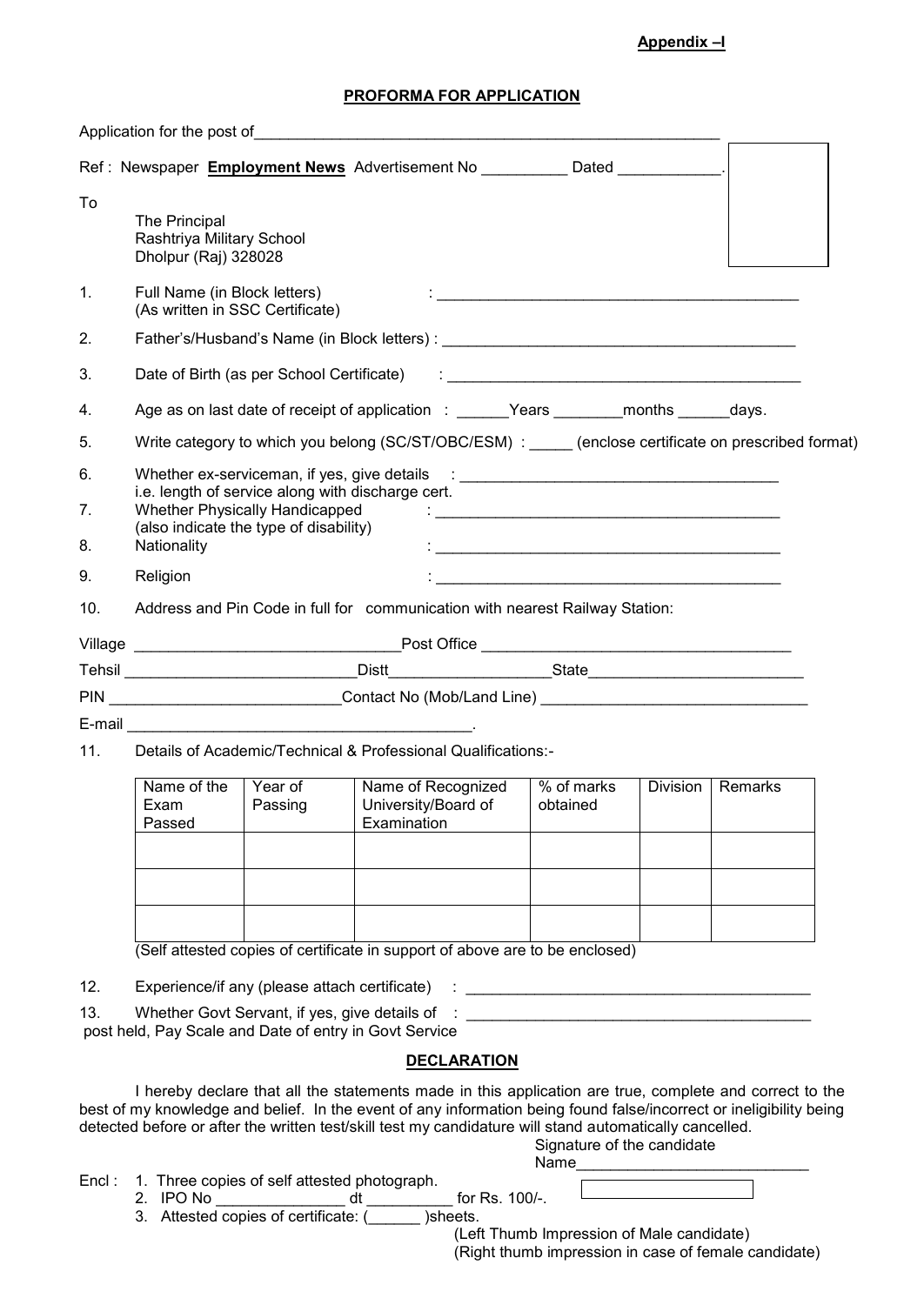# **DECLARATION BY OBC CANDIDATES ONLY**

(Similar endorsement should be given in the caste certificate from the competent authority)

|                                                                                     | by the Government of India for the purpose of reservation in services as per orders applicable to the concerned |
|-------------------------------------------------------------------------------------|-----------------------------------------------------------------------------------------------------------------|
| State. It is also declared that I do not belong to persons/sections/(Creamy Layer). |                                                                                                                 |

Place :……………………………………….. (Signature of the candidate)

Date : ………………………………………. Name:…………………………………….